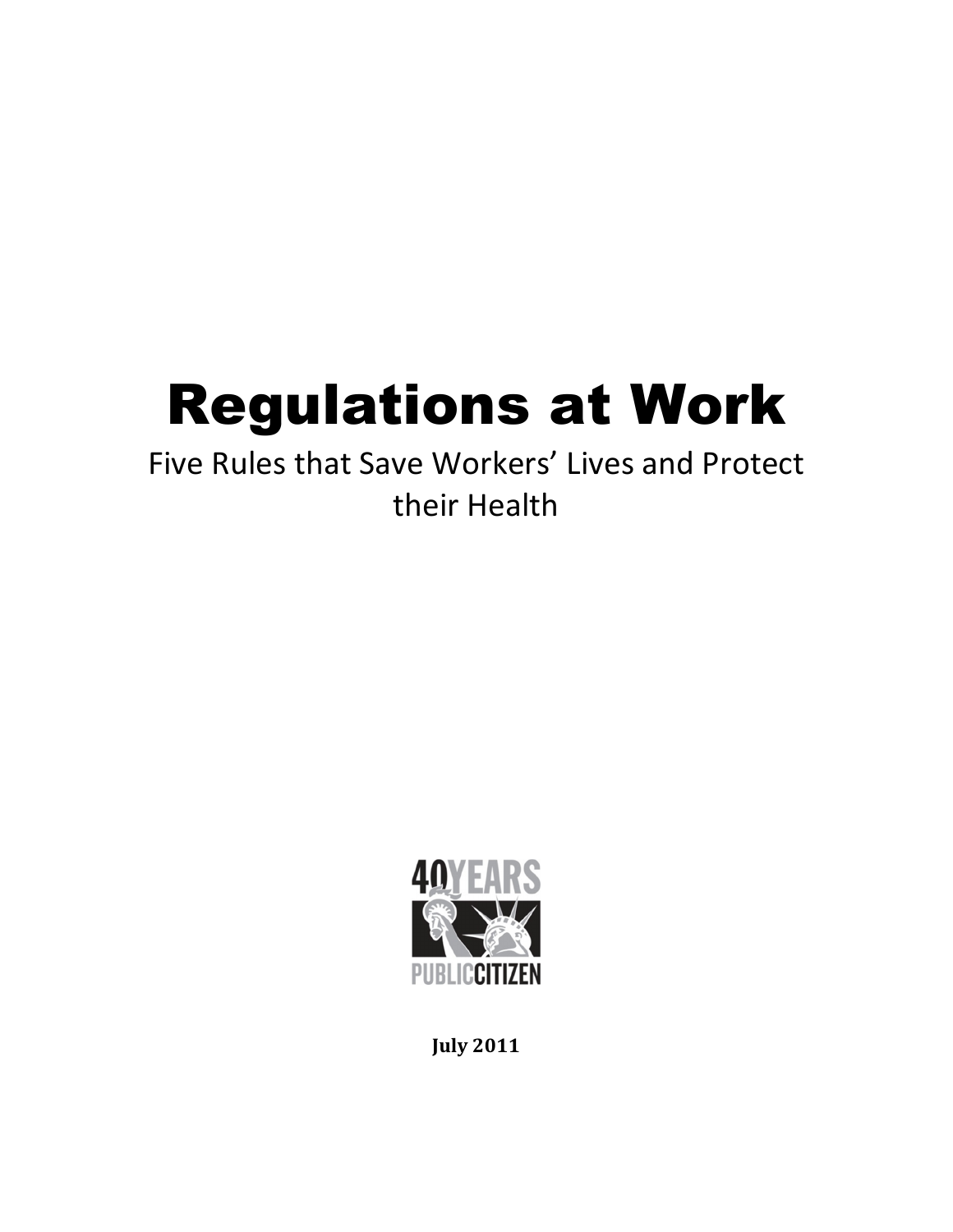#### Acknowledgments

This report was written by Justin Feldman and edited by Taylor Lincoln, both of Public Citizen's Congress Watch division.

#### About Public Citizen

Public Citizen is a national non-profit organization with more than 225,000 members and supporters. We represent consumer interests through lobbying, litigation, administrative advocacy, research, and public education on a broad range of issues including consumer rights in the marketplace, product safety, financial regulation, safe and affordable health care, campaign finance reform and government ethics, fair trade, climate change, and corporate and government accountability.



Public Citizen's Congress Watch 215 Pennsylvania Ave. S.E. Washington, D.C. 20003 P: 202-546-4996 F: 202-547-7392 http://www.citizen.org

© 2011 Public Citizen. All rights reserved.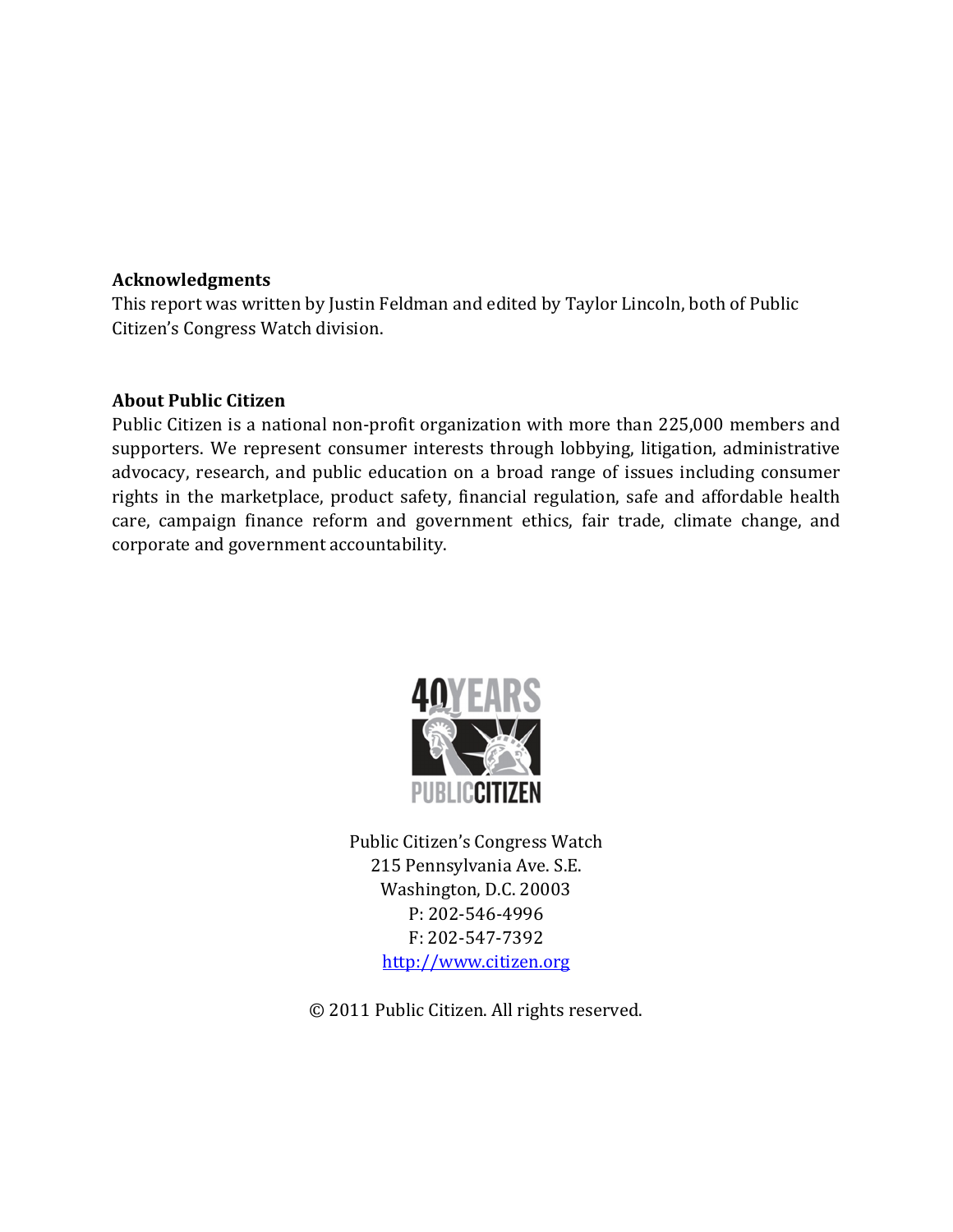ax regulation was a chief culprit in a number of recent disasters in the United States. I ax regulation was a chief culprit in a number of recent disasters in the United States.<br>The financial meltdown, the BP oil spill, and the Upper Big Branch mine explosion each demonstrated the need for government oversight of corporations. But despite these recent lessons, Republicans, small-government conservatives, and even some Democrats have spent much of the past two years denouncing regulations and blaming them for slowing the economic recovery.

These critics often present as an article of faith that "uncertainty" over regulations is preventing businesses from hiring new workers.1 Since the critics rarely even contemplate the possibility that regulations could have positive effects—such as protecting workers, preventing consumer fraud or improving the environment—they feel quite comfortable calling for moratoriums on new regulations for a year, two years, five years, or even indefinitely.

For example, Rep. John Carter (R-Texas) recently introduced the "Take off the Brakes Act," to ban new regulations for two years. Wall Street Journal editorial page editor Paul Gigot proposed "a five year moratorium on regulations."2 And former Rep. Harold Ford (D-Tenn.) recommended that President Obama "order his department heads and agency chiefs to declare a moratorium on new regulations until further notice."<sup>3</sup>

But the real-world record contradicts the critics' narrative. Contrary to the broadsides against regulations in general, many actual regulations impose minimal costs on industry in proportion to the benefits they yield. This paper looks at five worker-safety regulations that were tremendously successful in reducing employee injuries, illnesses and fatalities.<sup>4</sup>

- A rule requiring the cotton industry to reduce dust in textile factories lowered the prevalence of brown lung among industry employees by 97 percent;
- A rule requiring employers to place locks and warning labels on powered equipment is credited with preventing 50,000 injuries and 120 fatalities per year;

 $\overline{\phantom{a}}$ <sup>1</sup> See, e.g., Randall W. Forsyth, Atlas Didn't Shrug : He's Just Sitting On His Hands While He Confronts Regulatory And Tax Uncertainty, Barrons, Jul. 27, 2010; Patrick Tyrrell, Uncertainty From Washington Hampering Job Creation, The Foundry (blog), Feb. 23, 2010; Jeffry Bartash, Business Leaders Still Cautious about Economy: Top CEOs Worry that Proposals in Washington Will Harm Job Creation, Marketwatch, Jun. 23, 2010. Each of the above cited within James Lardner, Playing the 'Regulatory Uncertainty' Card, Remapping Debate (blog). Available at http://www.remappingdebate.org/article/playing-regulatory-uncertainty-card.

<sup>2</sup> The Wall Street Journal Editorial Report, Fox News, July 18, 2011.

<sup>&</sup>lt;sup>3</sup> Harold Ford Jr., A Little Advice for Obama at the Half, Fortune, Nov. 18, 2010.

<sup>4</sup> This paper does not report on certain successful regulations, such as the 1974-75 vinyl chloride standard, that Public Citizen intends to address in subsequent reports.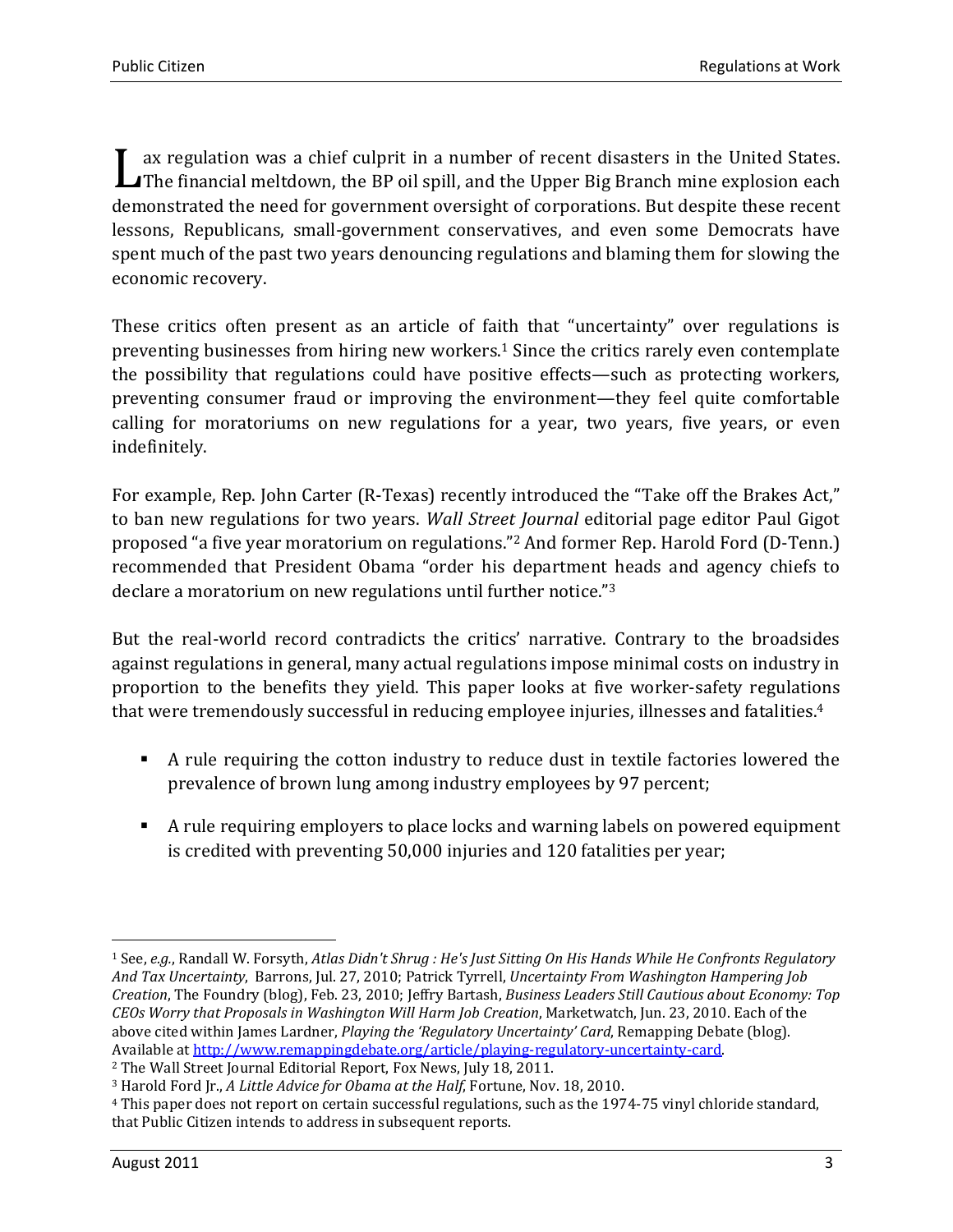- A rule on excavations at construction sites has reduced the fatality rate from caveins by 40 percent;
- A grain-handling facilities standard has reduced the number of fatalities caused by dust-related explosions by 95 percent;
- And a 1969 mine safety law led to a rapid 50 percent decrease in the coal mine fatality rate.

While some of these regulations were controversial at first, they now enjoy nearly universal approbation from the industries they cover. In the case of cotton dust, compliance costs were significantly lower than predicted and provided the industry with a competitive advantage.

### 1. Cotton Dust Standard Curbs Lung Disease.

Working with cotton fiber used to produce large quantities of dust, which textile workers inhaled for hours on end over the course of their careers. As early as 1705, doctors knew that inhaling cotton dust caused breathing problems in mill workers.5 Scientists now understand that cotton dust contains toxin-producing bacteria and that long-term exposure often results in chronic wheezing and other breathing difficulties.6 The resulting disease referred to as byssinosis or brown lung disease—impairs lung function and debilitates affected workers, often forcing them to retire early. Complications arising from the condition can sometimes be fatal.

Byssinosis was a major problem among textile workers in the United States until OSHA took action to reduce cotton dust exposure. During the early 1970s, more than 50,000 textile workers suffered from the disease at any given time.7 Depending on the type of factory they worked in, between 7 and 26 percent of workers were affected.8 In 1978, OSHA issued its first cotton dust regulation, limiting the concentration of the dust allowed in textile factory air.

The rule to combat ambient cotton dust proved remarkably effective in improving worker health. A 1978 Department of Labor report to Congress estimated that there were 51,290 cases of byssinosis in the industry at any given time and estimated that prevalence would decline to 29,245 after the rule was implemented. But the rule was far more effective than predicted. A study conducted in 1983 found that there were only 1,710 cases, a 97 percent decline from just a few years earlier.<sup>9</sup>

 $\overline{\phantom{a}}$ 

<sup>5</sup> Robert E. Botsch, ORGANIZING THE BREATHLESS: COTTON DUST, SOUTHERN POLITICS & THE BROWN LUNG ASSOCIATION 37 (1993).

<sup>6</sup> Xiao-Rong Wang et al., Respiratory symptoms and cotton dust exposure; results of a 15 year follow up observation, 60 Occupational and Environmental Medicine, 935 -941.

<sup>7</sup> OSHA, Regulatory Review of OSHA's Cotton Dust Standard (2000) at Tables p IX.

<sup>8</sup> Id.

<sup>9</sup> Id.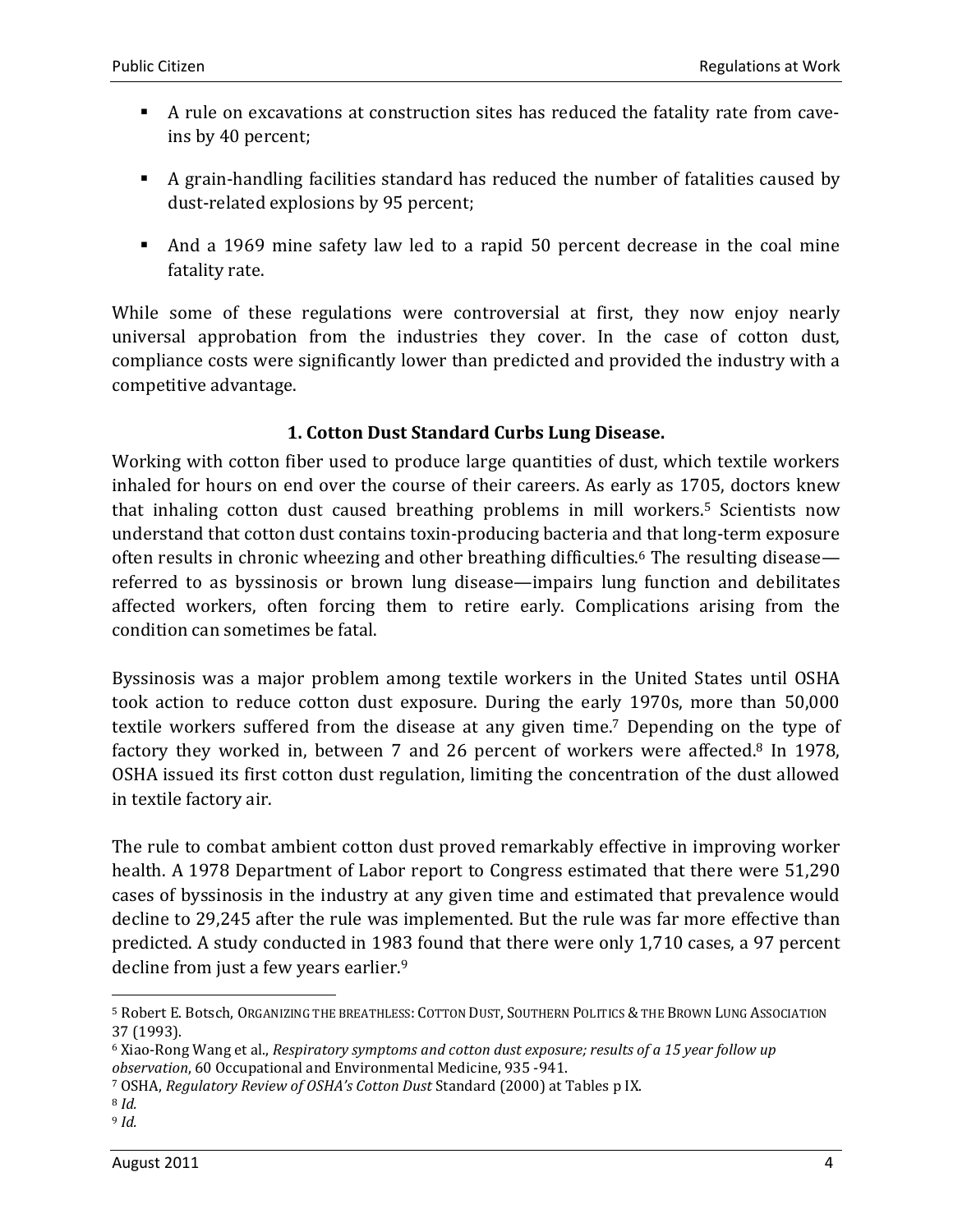The textile industry had long opposed cotton dust regulation. As government attention to byssinosis grew during the 1960s and 1970s, industry groups denied the existence of the disease altogether. During the cotton dust rulemaking process, a spokesman for the American Textile Manufacturers Institute insisted that cotton dust-related health problems affected only 1 percent of textile workers, stating "The problem is grossly exaggerated." He also claimed that "[t]here has not been a known death from byssinosis,"10 although studies conducted as early as 1910 conclusively demonstrated that the disease was fatal for some workers.11 In 1981, shortly after the standard took effect, the American Textile Manufacturers Institute unsuccessfully sued OSHA, claiming that the costs of the regulation did not outweigh the benefits.<sup>12</sup>

Complying with the cotton dust regulation ended up costing much less than expected, and offered the added benefit of increasing productivity. OSHA consultants had estimated capital costs to comply with the rule would be \$550 million, with annual costs of \$171 million (in 1977 dollars).13 Industry said it would cost more. But a 1983 study found that actual capital costs were \$245 million and annual costs were \$83 million, both less than half the predicted levels.<sup>14</sup>

Additionally, the regulation spurred textile factories to adopt machinery that was both healthier for workers and more efficient for industry. New machines that produced less dust were, on average, seven times faster than the older machines.15 Resulting productivity increases further offset the cost of complying with the cotton dust regulation by making factories more efficient and competitive.

"Tougher government regulations on workers' health have unexpectedly given the U.S. industry a leg up," The Economist wrote in 1980. "Tighter dust control rules for cotton plants caused firms to throw out tons of old, inefficient machinery and replace it with the latest available from the world's leading textile machinery firms in Switzerland and West Germany."<sup>16</sup>

l

<sup>&</sup>lt;sup>10</sup> Margot Hornblower, *Brown-Lung Protection Urged*. Washington Post, Apr. 28, 1977.

<sup>11</sup> RSF Schilling et al., An Epidemiological Study of Byssinosis among Lancashire Cotton Workers. 12 British Journal of Industrial Medicine, 217 (1955). Surveillance data from 1977 to 2005 indicate that between 7 and 15 byssinosis-related deaths occur in the US each year. These only represent cases in which byssinosis was listed on the death certificate – actual deaths are likely many times higher. See NIOSH, Byssinosis Mortality, World Related Lung Disease Surveillance System Vol. 1 (2008).

<sup>12</sup> American Textile Mfrs. Inst. v. Donovan, 452 U.S. 490 (1981) .

<sup>13</sup> OSHA, Regulatory Review of OSHA's Cotton Dust Standard (2000) at Tables p. 38.

<sup>14</sup> Id., p. 39, quoting Centaur Associates 1983; 48 FR 26962 (Jun. 10, 1983).

<sup>15</sup> Supra note 13 at 36.

<sup>&</sup>lt;sup>16</sup> OSHA, Regulatory Review of OSHA's Cotton Dust Standard (2000) quoting, Textiles Reel off the Ropes, The Economist, Business Brief, Dec. 6, 1980, pp. 82-83.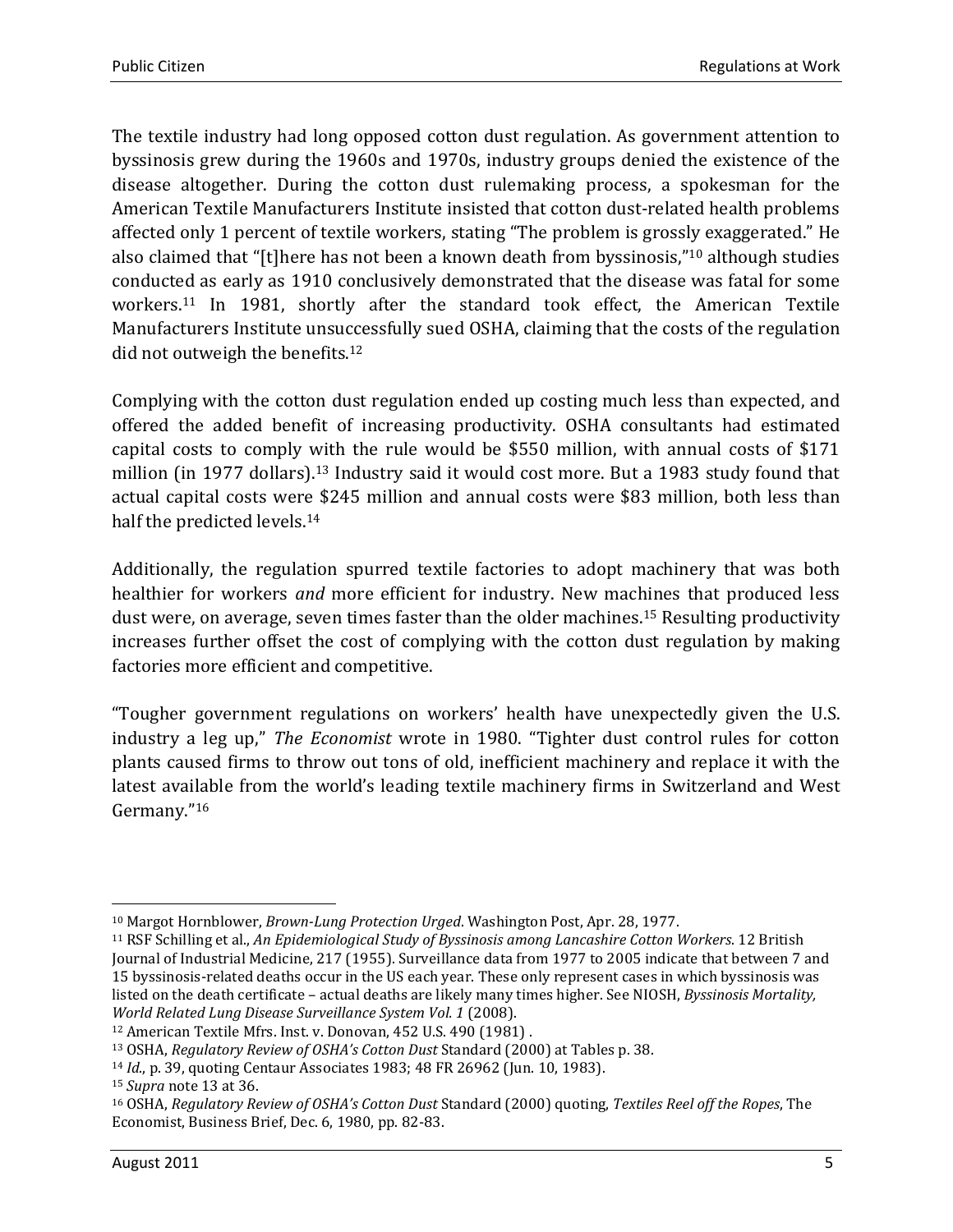#### 2. Lockout/Tagout Standard Prevents Equipment-Related Accidents.

For workers at factories, construction sites, utility plants and shipyards, flipping the wrong switch or pulling the wrong lever can result in injury or worse. A worker repairing a machine that removes bones from chickens, for example, may have her finger cut off if a coworker inadvertently plugs the machine back in. This type of safety problem fits into a category called "hazardous energy," which includes potential dangers arising from the unexpected movement of machinery as well as the unexpected release of electricity, flammable gas, or water pressure. About three million employees work at sites where hazardous energy is present.<sup>17</sup>

OSHA sought to address injuries and fatalities resulting from hazardous energy when the agency issued the Lockout/Tagout standard in 1989. The term "lockout" refers to the practice of placing locks on switches, circuit breakers, and valves in order to disable equipment that is undergoing maintenance or would be otherwise hazardous if turned on. "Tagout" refers to the use of brightly-colored tags that warn workers against using or turning on potentially hazardous equipment. The standard requires employers to develop a system of hazardous energy control that incorporates locks and tags. Employers must also document their hazardous energy control practices and provide safety training for workers.

Although business groups did not outright oppose the standard during the rulemaking process, they attempted to weaken it. The American Petroleum Institute lobbied for industry exemptions as well as provisions that would favor the use of tagout over more effective lockout procedures.18 After the rule went into effect, the National Association of Manufacturers (NAM) sued OSHA, unsuccessfully arguing the agency lacked the legal authority to issue safety (as opposed to health) regulations altogether.<sup>19</sup>

The Lockout/Tagout standard has been remarkably successful at improving workplace safety. An analysis of two union databases conducted in 2000 showed that hazardous energy-related fatalities declined, depending on the industry, by between 30 percent and 55 percent in the years following the enactment of the Lockout/Tagout rule.20 An additional study conducted in Maine sawmills found that workplace injuries were three times less likely to occur for employees of mills that implemented Lockout/Tagout programs.21 OSHA currently estimates that the regulation prevents a total of 50,000 injuries and 120 fatalities per year.<sup>22</sup>

 $\overline{\phantom{a}}$ 

<sup>17</sup> OSHA, Review of the Control of Hazardous Energy Sources (Lockout/Tagout) Standard (2000) at III-2.

<sup>&</sup>lt;sup>18</sup> Patrick Schmidt, Pursuing Regulatory Relief: Strategic Participation and Litigation in

U.S. OSHA Rulemaking, 4 Business and Politics, Article 3.

<sup>19</sup> Id.

<sup>20</sup> Supra note 17.

<sup>21</sup> Supra note 17 at III-6.

<sup>22</sup> OSHA, Control of Hazardous Energy (Lockout/Tagout) at

http://www.osha.gov/SLTC/controlhazardousenergy/index.html (n.d.).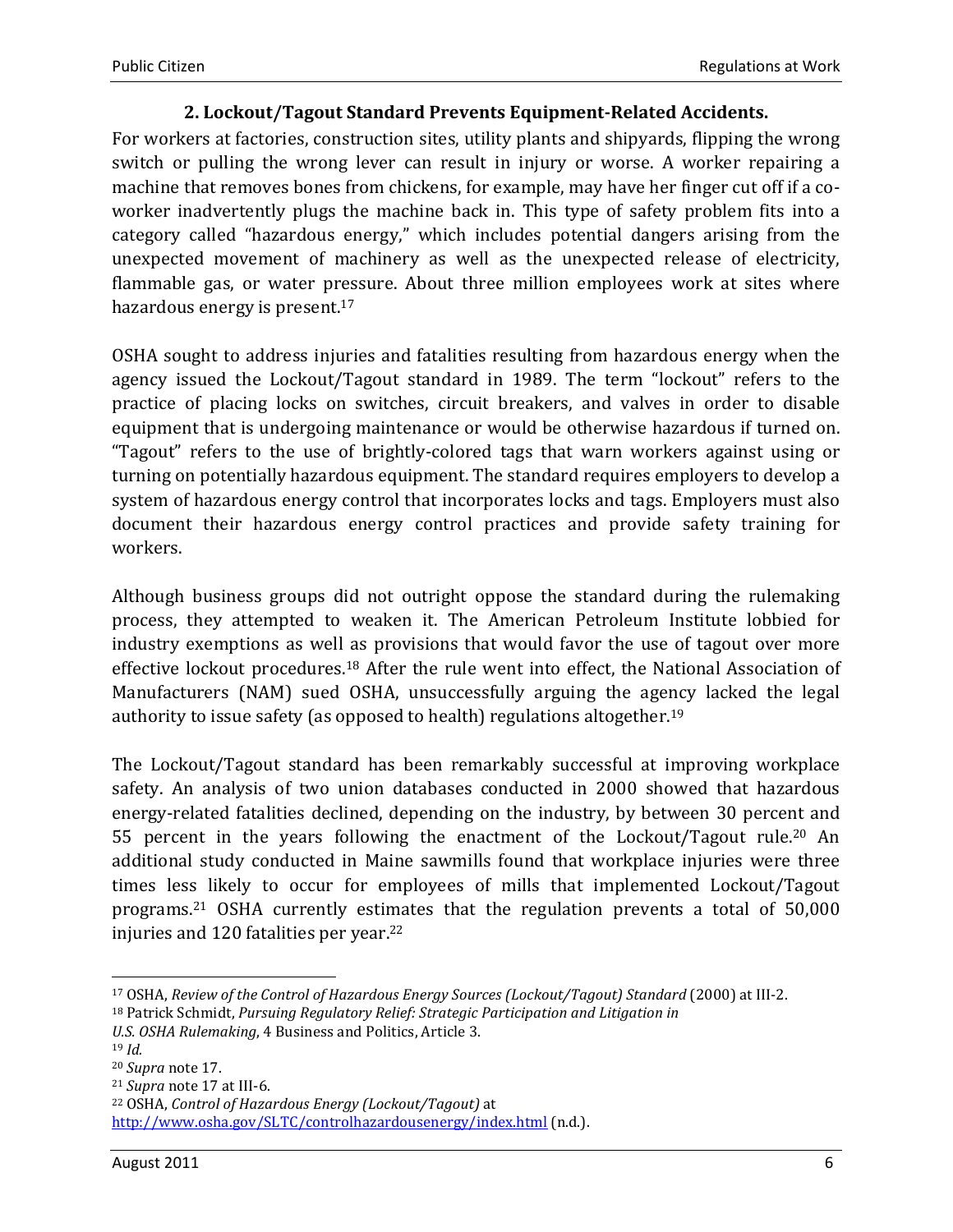In the years after the Lockout/Tagout standard was published, industry groups came to support the regulation. Even NAM, which had sued OSHA shortly after the standard was finalized, lauded the regulation in comments submitted to the agency in 2000, although without admitting a change in its legal stance. "NAM believes that the principal requirements of the [lockout/tagout] regulation help promote the development of appropriate safety procedures for service and maintenance operations," the trade association wrote.<sup>23</sup>

#### 3. Excavation Standard Prevents Trenches from Becoming Graves.

Underground construction projects such as sewer pipe installation jobs require workers to enter subterranean trenches. If employers do not take protective measures, a trench may collapse on workers, entrapping them in mud and cutting off their access to air. Trench cave-ins are often deadly. Before government action, an average of 90 fatalities related to trench cave-ins occurred each year.<sup>24</sup>

In 1989, OSHA issued the excavation standard, requiring construction sites to use protective methods in order to stop trenches from caving in. The simplest method of protection involves digging trenches with sloped walls, which prevents falling earth from enveloping the workers. Other methods involve creating temporary walls on the trench to prevent a cave-in or placing steel plates inside the trench to create a protected space for workers should a cave-in occur.

Since the excavation standard took effect, fatalities related to trench cave-ins have dropped significantly. An analysis conducted a decade after the rule was enacted found that the average annual number of deaths from cave-ins had fallen from 90 to 70. Adjusting for a 20 percent increase in construction activity during the time period, this represents a 40 percent decrease in the fatality rate.25 Trenching protection is now standard practice on construction sites that involve excavation. In comments solicited more than a decade after the regulation was enacted, industry groups expressed general support for the regulation.<sup>26</sup>

l

<sup>23</sup> Supra note 17 at III-7.

<sup>24</sup> OSHA, "Regulatory Review of 29 CFR 1926, Subpart P: Excavations" (2007) at 36.

 $^{25}$  *Id*. The reduction figures reflect growth in construction employment that has occurred since the standard was issued.

 $26$  *Id.*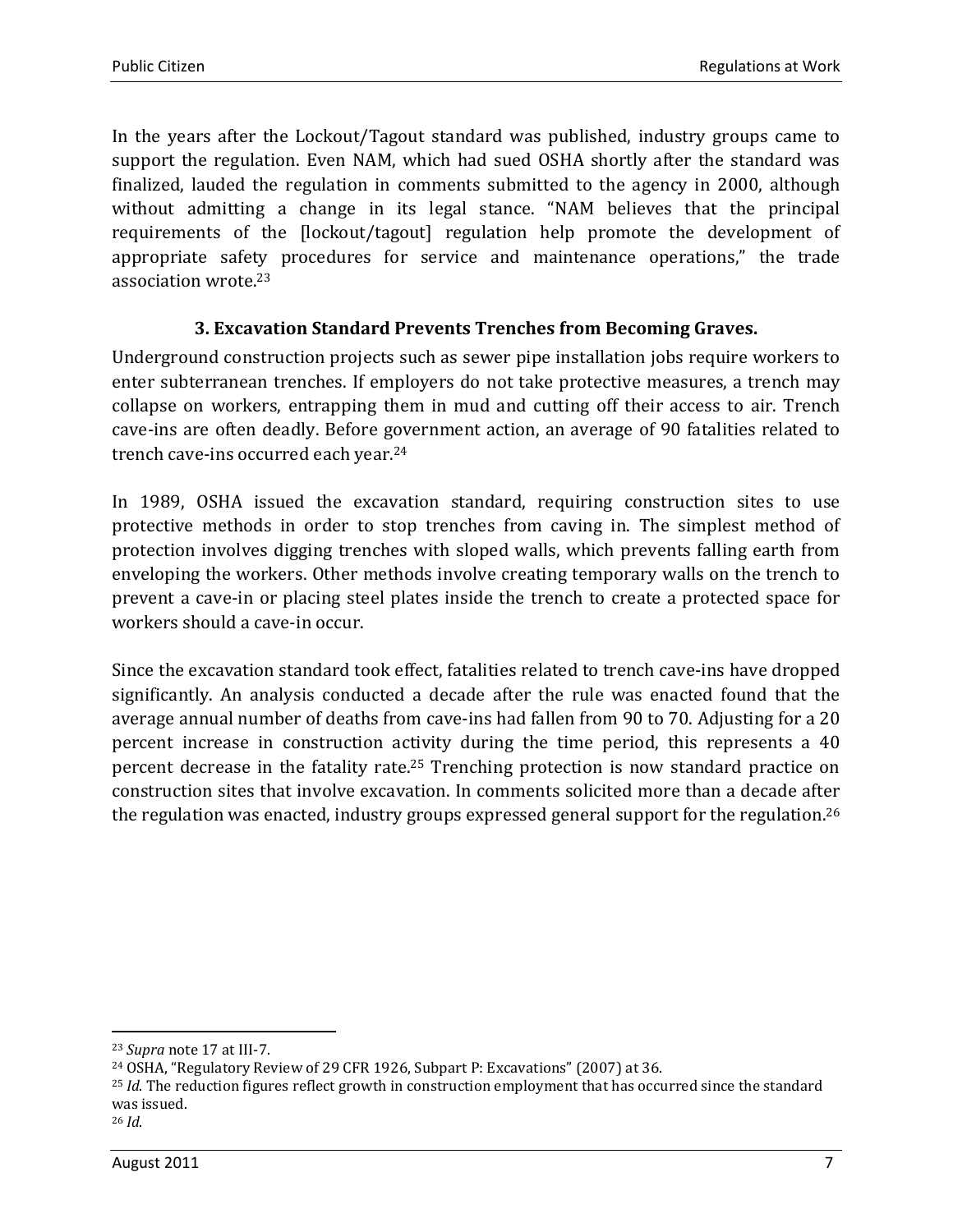#### 4. Grain Handling Facilities Standard Prevents Explosions, Suffocations.

Silos, grain elevators, and mills dot much of rural America's landscape. These facilities, which store and process wheat, barley, corn, and other grains, may pose danger to workers' lives in several ways. Highly flammable grain dust settles on all surfaces of the building and can set off explosions when naturally occurring combustible gases are present. Additionally, workers can literally drown when they enter deep bins filled with tons of grain. Before government action, an average of seven grain workers died each year in explosions and 10 died from suffocation in bins.<sup>27</sup>

After a series of catastrophic grain explosions in the late 1970s left 59 workers dead in just one month, the hazards of grain facilities drew the attention of federal regulators. OSHA began developing its Grain Handling Facilities Standard, which it finalized in 1987. The regulation limited the amount of dust allowed on surfaces within grain facilities and required testing of silos for combustible gases. It also prohibited employees from entering storage bins without a proper harness and a spotter present.

Industry groups and the Reagan administration's Office of Management and Budget voiced opposition to the Grain Handling Facilities Standard during the rulemaking process. A spokesman for the National Grain and Feed Association derided the proposed limits to grain dust levels, saying, "Research shows no one level of dust is more hazardous than another."28 One official from the Office of Management and Budget referred to OSHA's assessment of grain facility hazards as "substantially overstated."<sup>29</sup>

In the end, the OSHA standard made grain handling facilities much safer places to work. The National Grain and Feed Association (NGFA), which initially opposed the standard, now finds it to be remarkably effective at improving workplace safety, citing a 95 percent drop in explosion-related fatalities for certain facilities.30 In comments submitted to OSHA in 1998, NGFA stated that in the years following the standard, "there has been an unprecedented decline in explosions, injuries and fatalities at grain handling facilities."<sup>31</sup> OSHA's analysis shows that the standard prevented an average of five suffocation deaths per year.32 Data presented by industry showed that the standard annually prevents eight injuries and four deaths resulting from explosions in grain elevators.<sup>33</sup>

 $\overline{\phantom{a}}$ 

<sup>27</sup> OSHA, "Regulatory Review of OSHA's Grain Handling Facilities Standard" (2003) at 35.

<sup>28</sup> Herrin, "Debate Stalls Grain Silo Standards Explosive Dust Killing Dozens in Meantime". Miami Herald (February 8, 1987).

 $29$  *Id.* 

<sup>30</sup> Supra note 27 at 31.

<sup>31</sup> Statement of the National Grain and Feed Association at the Occupational Safety and Health Administration Public Meeting to Review the Grain Handling Facilities Standard (29 CFR 1910.272). OSHA Docket No. H-117C (1998).

<sup>32</sup> Supra note 27 at 35.

<sup>33</sup> Supra note 27 at 31.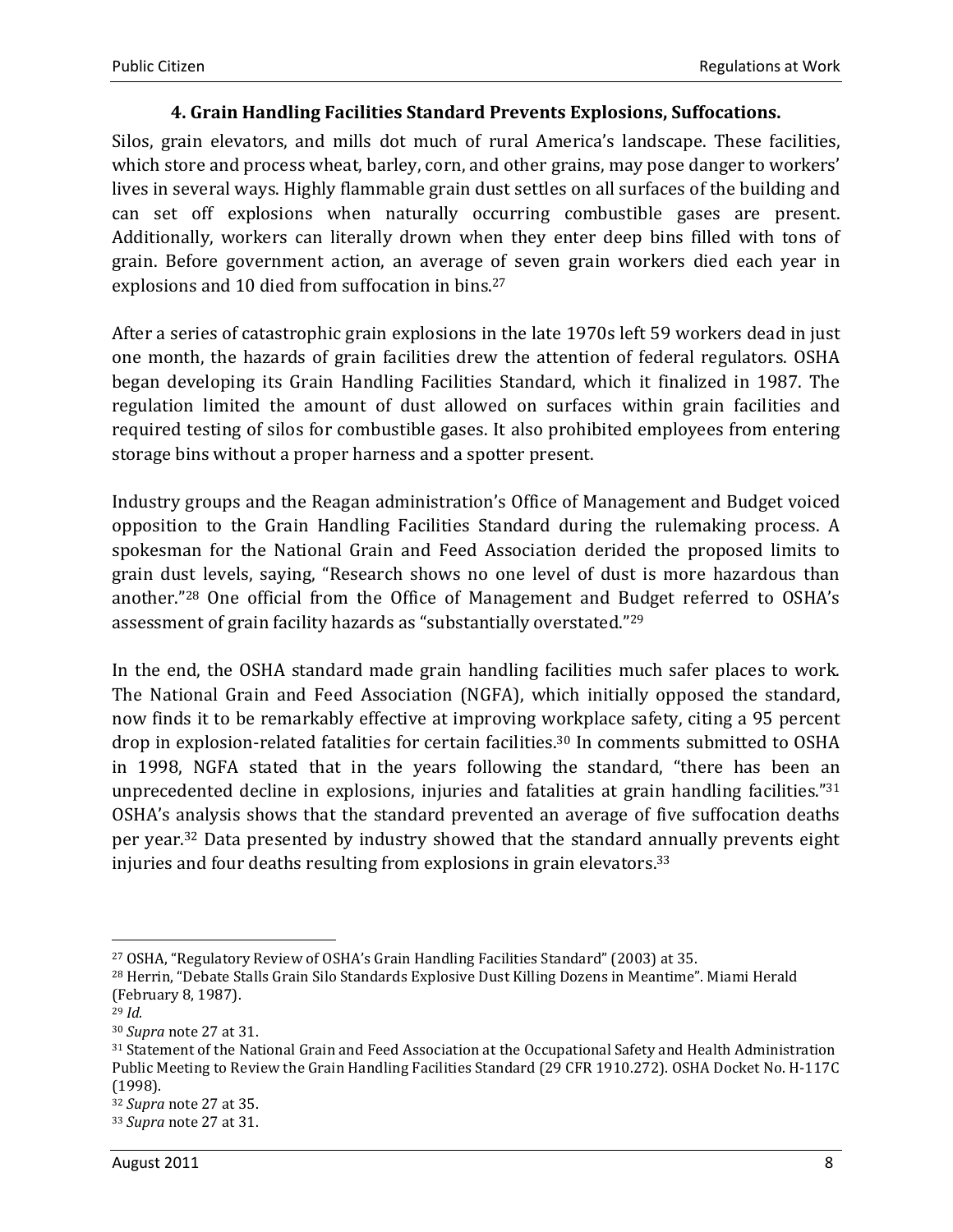#### 5. Inspections Save Coal Miners' Lives.

Coal mines are among the most dangerous workplaces in the United States. Workers, facing the ever-present risks of mine explosion and collapse, must perform their jobs in confined spaces near heavy machinery. Since 1900, over 100,000 miners have been killed on the job.34 Mining has become dramatically safer, however. The first major decrease in fatality rates began in the late 1940s, as mines began relying less on explosives and more on machinery.35 But after the early 1950s, progress on mine safety stagnated; the fatality rate remained largely unchanged between 1950 and 1969.36 It was not until the 1969 passage of the Federal Mine Health and Safety Act that government regulatory efforts spurred another major decrease in coal mining fatality rates, and the results were dramatic. [See Figure 1, below]



Source: Mine Safety and Health Administration.

Regulation of the mining industry increased gradually throughout the  $20<sup>th</sup>$  century. The federal government first addressed mine safety in 1910 when Congress created the U.S. Bureau of Mines (USBM). USBM was primarily engaged in conducting research and investigating catastrophic mine accidents. The agency had no regulatory authority throughout most of its existence. Even after Congress granted it authority to inspect certain mines in 1952, USBM lacked the power to compel mining operations to make needed changes. In 1969, Congress passed the Federal Mine Health and Safety Act, the first

l

<sup>34</sup> MSHA, "Coal Fatalities for 1900 through 2010" Accessed July 25, 2011.

<sup>35</sup> NIOSH, "One Hundred Years of Federal Mining Safety and Health Research (2010) at 27 - 28.

<sup>36</sup> Weeks and Maier, "Fatality Rates and Regulatory Efforts in Bituminous Coal Mining, United States, 1959- 1981" (1983).